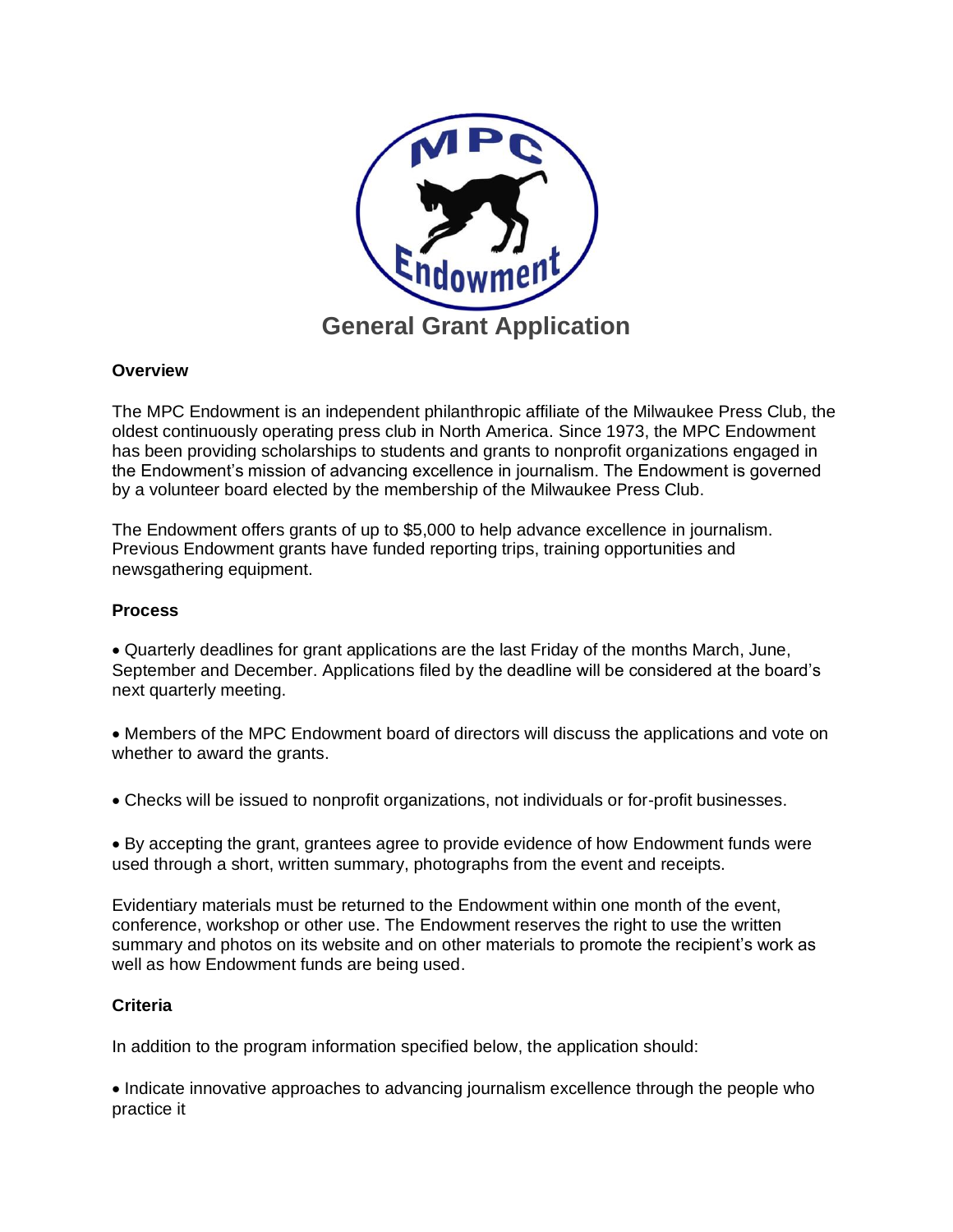- Showcase diversity (socioeconomic, philosophical, racial or other aspects)
- Provide metrics for success

# **About the MPC Endowment Ltd.**

The purpose of the MPC Endowment is to support education and excellence in journalism and the media, including the endeavors and activities of the Milwaukee Press Club that align with that purpose, but also via scholarships at the high school and college level for students pursuing careers in journalism, communications or a related field. The Endowment supports education and excellence in journalism and communications via other appropriate channels that comply with the 501 (c)(3) regulations of the Internal Revenue Service.

# **MPC Endowment Ltd. General Grant Application Form**

Complete the information and save it as a .pdf file. Email the pdf to [joeldresang@mpcendowment.org.](mailto:joeldresang@mpcendowment.org)

You will receive acknowledgment of your application.

## **Applicant Contact**

- Name
- Affiliated organization
- Relationship to organization
- Day Phone
- Evening Phone
- Email
- Organization's website

**Project Information** (each section should be under 500 words):

1. Describe how your program would help advance excellence in journalism.

- 2. Describe specifically how you would use the grant, including a proposed budget.
- 3. Describe the expected impact and why there is a need to have a grant to fund this.

### **Award Agreement**

If my organization is awarded the grant, I agree to provide evidence of how funds were used through a short, written summary, photographs from the event and receipts.

These materials must be returned to the Endowment within one month of the event, conference, workshop or other use via email at [joeldresang@mpcendowment.org.](mailto:joeldresang@mpcendowment.org)